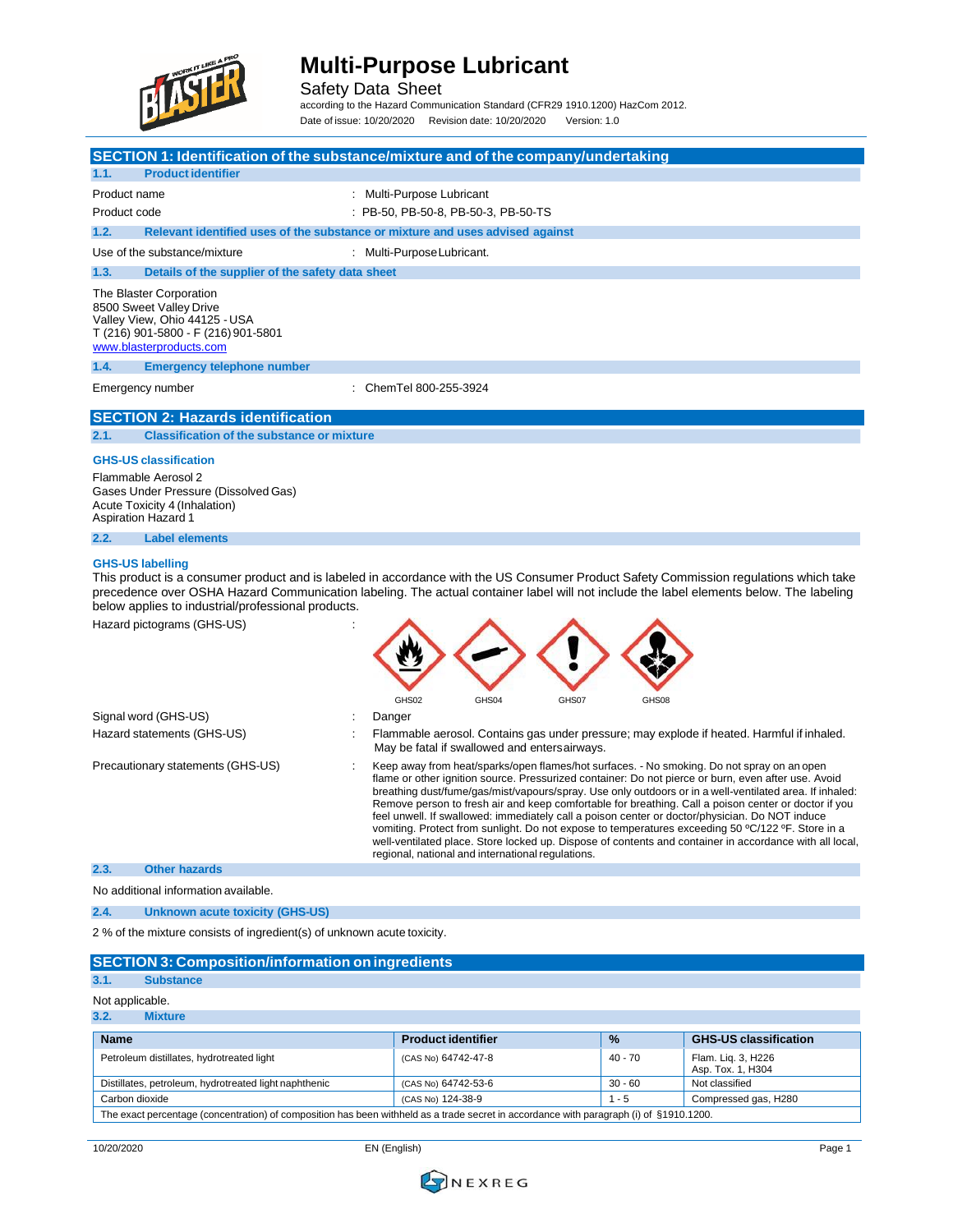### Safety Data Sheet

according to the Hazard Communication Standard (CFR29 1910.1200)HazCom 2012.

| <b>SECTION 4: First aid measures</b>                                |                                                                                                                                                                                             |
|---------------------------------------------------------------------|---------------------------------------------------------------------------------------------------------------------------------------------------------------------------------------------|
| <b>Description of first aidmeasures</b><br>4.1.                     |                                                                                                                                                                                             |
| First-aid measures after inhalation                                 | If breathing is difficult, remove victim to fresh air and keep at rest in a position comfortable for<br>breathing. Get medical advice/attention if you feel unwell.                         |
| First-aid measures after skin contact                               | : In case of contact, immediately flush skin with plenty of water. Call a physician if irritation<br>develops and persists.                                                                 |
| First-aid measures after eye contact                                | : In case of contact, immediately flush eyes with plenty of water for at least 15 minutes. If easy to<br>do, remove contact lenses, if worn. If irritation persists, get medical attention. |
| First-aid measures after ingestion                                  | DO NOT induce vomiting. Seek medical attention or call poison control immediately.                                                                                                          |
| 4.2.<br>Most important symptoms and effects, both acute and delayed |                                                                                                                                                                                             |
| Symptoms/injuries after inhalation                                  | : Harmful if inhaled. May cause respiratory tract irritation.                                                                                                                               |
| Symptoms/injuries after skin contact                                | : May cause skin irritation. Symptoms may include redness, drying, defatting and cracking of the<br>skin.                                                                                   |
| Symptoms/injuries after eye contact                                 | : May cause eye irritation. Symptoms may include discomfort or pain, excess blinking and tear<br>production, with marked redness and swelling of the conjunctiva.                           |
| Symptoms/injuries after ingestion                                   | : May be fatal if swallowed and enters airways. May cause stomach distress, nausea or vomiting.<br>This product may be aspirated into the lungs and cause chemical pneumonitis.             |

**4.3. Indication of any immediate medical attention and special treatment needed**

Symptoms may not appear immediately. In case of accident or if you feel unwell, seek medical advice immediately (show the label or SDSwhere possible).

|                  | <b>SECTION 5: Firefighting measures</b>               |                                                                                                                         |
|------------------|-------------------------------------------------------|-------------------------------------------------------------------------------------------------------------------------|
| 5.1.             | <b>Extinguishing media</b>                            |                                                                                                                         |
|                  | Suitable extinguishing media                          | : Treat for surrounding material.                                                                                       |
|                  | Unsuitable extinguishing media                        | : None known.                                                                                                           |
| 5.2.             | Special hazards arising from the substance or mixture |                                                                                                                         |
| Fire hazard      |                                                       | Products of combustion may include, and are not limited to: oxides of carbon, oxides of nitrogen.<br>Flammable aerosol. |
| Explosion hazard |                                                       | : Heat may build pressure, rupturing closed containers, spreading fire and increasing risk of burns<br>and injuries.    |
| 5.3.             | <b>Advice for firefighters</b>                        |                                                                                                                         |
|                  | Firefighting instructions                             | Cool closed containers exposed to fire with water.                                                                      |
|                  | Protection during firefighting                        | Keep upwind of fire. Wear full fire fighting turn-out gear (full Bunker gear) and respiratory<br>protection (SCBA).     |

|                                | <b>SECTION 6: Accidental release measures</b>                       |                                                                                                                                                                                                                                                                                                                                                                                                                                                                                             |  |
|--------------------------------|---------------------------------------------------------------------|---------------------------------------------------------------------------------------------------------------------------------------------------------------------------------------------------------------------------------------------------------------------------------------------------------------------------------------------------------------------------------------------------------------------------------------------------------------------------------------------|--|
| 6.1.                           | Personal precautions, protective equipment and emergency procedures |                                                                                                                                                                                                                                                                                                                                                                                                                                                                                             |  |
| 6.1.1.<br>Protective equipment | For non-emergency personnel                                         | : Use personal protection recommended in Section 8. Isolate the hazard area and deny entryto<br>unnecessary and unprotected personnel.                                                                                                                                                                                                                                                                                                                                                      |  |
| 6.1.2.                         | For emergency responders                                            |                                                                                                                                                                                                                                                                                                                                                                                                                                                                                             |  |
|                                | No additional information available.                                |                                                                                                                                                                                                                                                                                                                                                                                                                                                                                             |  |
| 6.2.                           | Methods and material for containment and cleaning up                |                                                                                                                                                                                                                                                                                                                                                                                                                                                                                             |  |
| For containment                |                                                                     | : Eliminate sources of ignition. Contain and/or absorb spill with inert material (e.g. sand,<br>vermiculite), then place in a suitable container. Do not flush to sewer or allow to enter waterways.<br>Use appropriate Personal Protective Equipment (PPE).                                                                                                                                                                                                                                |  |
| Methods for cleaning up        |                                                                     | Scoop up material and place in a disposal container. Vapours may be heavier than air and may<br>travel along the ground to a distant ignition source and flash back. Provide ventilation.                                                                                                                                                                                                                                                                                                   |  |
| 6.3.                           | <b>Reference to other sections</b>                                  |                                                                                                                                                                                                                                                                                                                                                                                                                                                                                             |  |
|                                |                                                                     | See section 8 for further information on protective clothing and equipment and section 13 for advice on waste disposal.                                                                                                                                                                                                                                                                                                                                                                     |  |
|                                | <b>SECTION 7: Handling andstorage</b>                               |                                                                                                                                                                                                                                                                                                                                                                                                                                                                                             |  |
| 7.1.                           | <b>Precautions for safe handling</b>                                |                                                                                                                                                                                                                                                                                                                                                                                                                                                                                             |  |
|                                | Precautions for safe handling                                       | : Avoid contact with skin and eyes. Do not swallow. Do not breathe gas, fumes, vapour or spray.<br>When using do not eat, drink or smoke. Do not spray on an open flame or other ignition source.<br>Obtain special instructions before use. Do not handle until all safety precautions have been read<br>and understood. Use only outdoors or in a well-ventilated area. Keep away from sources of<br>ignition - No smoking. Pressurized container: Do not pierce or burn, even after use. |  |
| Hygiene measures               |                                                                     | : Wash hands before eating, drinking, or smoking. Launder contaminated clothing before reuse.                                                                                                                                                                                                                                                                                                                                                                                               |  |
| 7.2.                           | Conditions for safe storage, including any incompatibilities        |                                                                                                                                                                                                                                                                                                                                                                                                                                                                                             |  |
| Technical measures             |                                                                     | : Proper grounding procedures to avoid static electricity should be followed.                                                                                                                                                                                                                                                                                                                                                                                                               |  |

10/20/2020 EN (English) 2/6

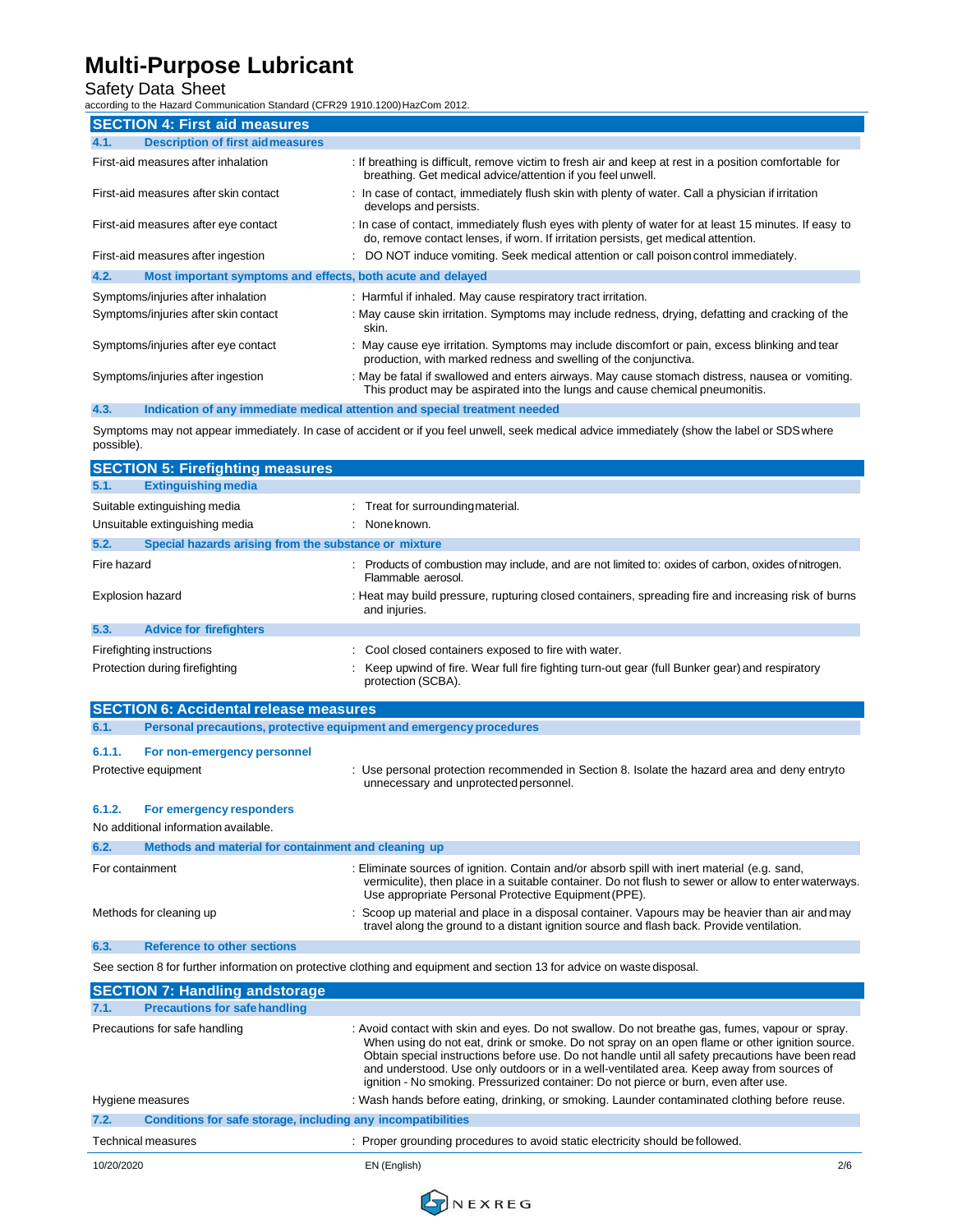Safety Data Sheet according to the Hazard Communication Standard (CFR29 1910.1200)HazCom 2012.

| Storage conditions               |                                                                    | : Keep locked up and out of reach of children. Do not expose to temperatures exceeding 50°C/<br>122°F. Store away from direct sunlight or other heat sources. |
|----------------------------------|--------------------------------------------------------------------|---------------------------------------------------------------------------------------------------------------------------------------------------------------|
| Storage area                     | Store in a well-ventilatedplace.                                   |                                                                                                                                                               |
| 7.3.                             | Specific end use(s)                                                |                                                                                                                                                               |
| Not available.                   |                                                                    |                                                                                                                                                               |
|                                  | <b>SECTION 8: Exposure controls/personal protection</b>            |                                                                                                                                                               |
| 8.1.                             | <b>Control parameters</b>                                          |                                                                                                                                                               |
|                                  | Petroleum distillates, hydrotreated light (64742-47-8)             |                                                                                                                                                               |
| <b>USA ACGIH</b>                 | ACGIH TWA (mg/m <sup>3</sup> )                                     | $200$ mg/m <sup>3</sup>                                                                                                                                       |
| <b>USA OSHA</b>                  | OSHA PEL (TWA) (ppm)                                               | $100$ ppm                                                                                                                                                     |
|                                  | Distillates, petroleum, hydrotreated light naphthenic (64742-53-6) |                                                                                                                                                               |
| <b>USA ACGIH</b>                 | ACGIH TWA (mg/m <sup>3</sup> )                                     | $5 \text{ mg/m}^3 \text{ (mist)}$                                                                                                                             |
| <b>USA OSHA</b>                  | OSHA PEL (TWA) (ppm)                                               | $5 \text{ mg/m}^3$ (mist)                                                                                                                                     |
| Carbon dioxide (124-38-9)        |                                                                    |                                                                                                                                                               |
| <b>USA ACGIH</b>                 | ACGIH TWA (ppm)                                                    | 5000 ppm                                                                                                                                                      |
| <b>USA ACGIH</b>                 | ACGIH STEL (ppm)                                                   | 30000 ppm                                                                                                                                                     |
| <b>USA OSHA</b>                  | OSHA PEL (TWA) (mg/m <sup>3</sup> )                                | 9000 mg/m <sup>3</sup>                                                                                                                                        |
| <b>USA OSHA</b>                  | OSHA PEL (TWA) (ppm)                                               | 5000 ppm                                                                                                                                                      |
| 8.2.                             | <b>Exposure controls</b>                                           |                                                                                                                                                               |
| Appropriate engineering controls |                                                                    | : Use ventilation adequate to keep exposures (airborne levels of dust, fume, vapor, etc.) below                                                               |

| . .pp.opa.co on.qooq oooo       | recommended exposure limits.                                                                                                                                                                                                                                                                   |
|---------------------------------|------------------------------------------------------------------------------------------------------------------------------------------------------------------------------------------------------------------------------------------------------------------------------------------------|
| Hand protection                 | : Wear chemically resistant protective gloves.                                                                                                                                                                                                                                                 |
| Eye protection                  | : Safety glasses or goggles are recommended when using product.                                                                                                                                                                                                                                |
| Skin and body protection        | Wear suitable protective clothing.                                                                                                                                                                                                                                                             |
| Respiratory protection          | A NIOSH approved respirator is recommended in poorly ventilated areas or whenpermissible<br>exposure limits may be exceeded. Respirator selection must be based on known or anticipated<br>exposure levels, the hazards of the product and the safe working limits of the selected respirator. |
| Environmental exposure controls | Maintain levels below Community environmental protectionthresholds.                                                                                                                                                                                                                            |
| Other information               | : Do not eat, smoke or drink where material is handled, processed or stored. Wash handscarefully<br>before eating or smoking. Handle according to established industrial hygiene and safety<br>practices.                                                                                      |

| <b>SECTION 9: Physical and chemical properties</b>            |                           |  |
|---------------------------------------------------------------|---------------------------|--|
| 9.1.<br>Information on basic physical and chemical properties |                           |  |
| Physical state                                                | : Gas/Pressurized Liquid. |  |
| Appearance                                                    | : Clear.                  |  |
| Colour                                                        | White.<br>٠               |  |
| Odour                                                         | Mild aliphatic.           |  |
| Odour threshold                                               | No data available.        |  |
| pH                                                            | No data available.        |  |
| Relative evaporation rate (butylacetate=1)                    | : $>1(NBA=1)$             |  |
| Melting point                                                 | No data available.<br>÷   |  |
| Freezing point                                                | No data available.        |  |
| Boiling point                                                 | 193 °C/380 °F             |  |
| Flash point                                                   | 64 °C/148 °F(TCC)         |  |
| Self ignition temperature                                     | No data available.        |  |
| Decomposition temperature                                     | No data available.<br>÷   |  |
| Flammability (solid, gas)                                     | Flammable Aerosol.        |  |
| Vapour pressure                                               | No data available.        |  |
| Relative vapour density at 20 °C                              | : $>1(Air=1)$             |  |
| Relative density                                              | : 8.2                     |  |
| Solubility                                                    | Partial.<br>÷             |  |
| Log Pow                                                       | No data available.        |  |
| Log Kow                                                       | No data available.        |  |
| Viscosity, kinematic                                          | No data available.        |  |

10/20/2020 EN (English) 3/6

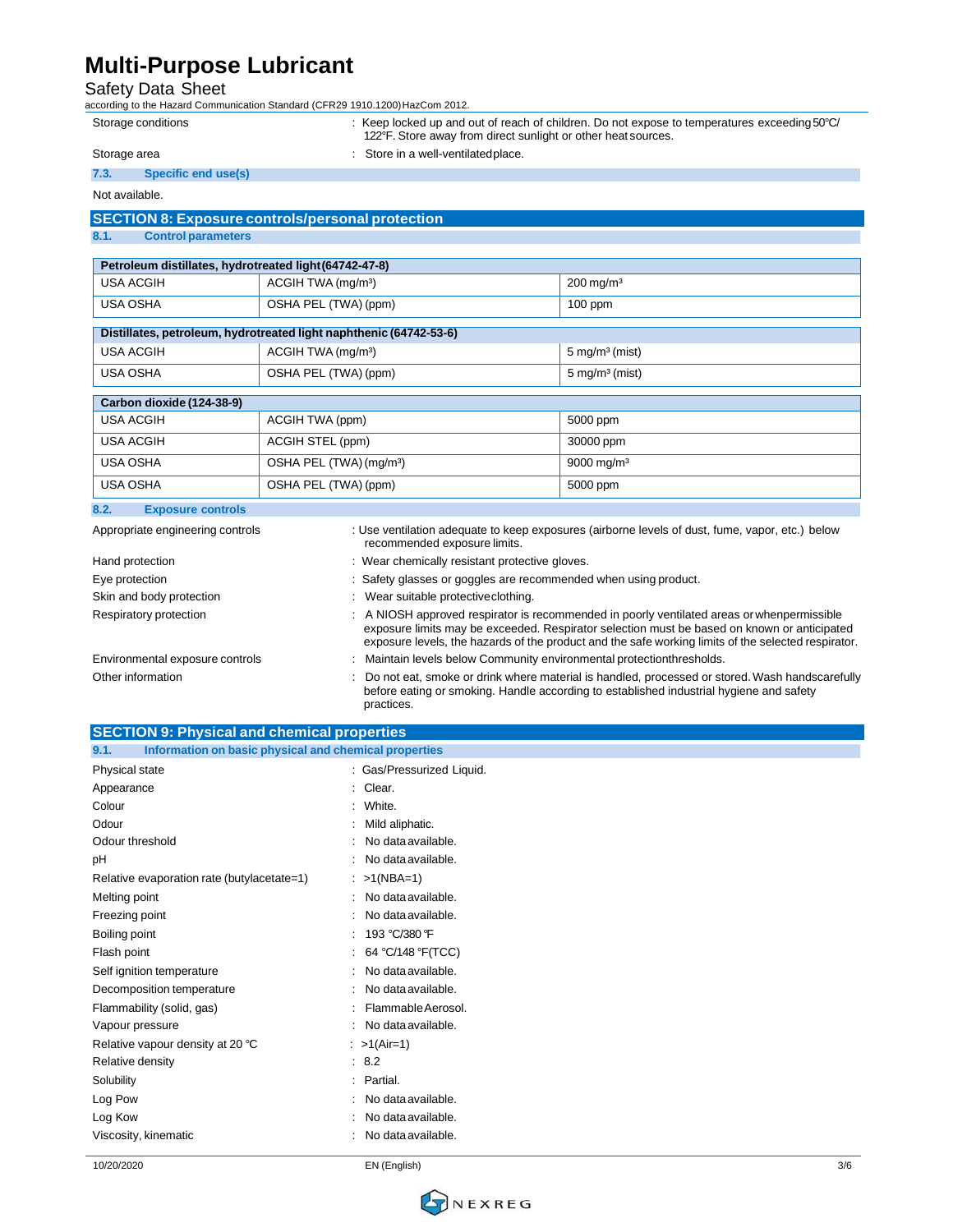Safety Data Sheet according to the Hazard Communication Standard (CFR29 1910.1200)HazCom 2012.

| according to the Hazard Communication Standard (CFR29 1910.1200) HazCom 2012.             |                                                                                                                                              |  |
|-------------------------------------------------------------------------------------------|----------------------------------------------------------------------------------------------------------------------------------------------|--|
| Viscosity, dynamic                                                                        | : No data available.                                                                                                                         |  |
| <b>Explosive properties</b>                                                               | No data available.                                                                                                                           |  |
| Oxidising properties                                                                      | No data available.                                                                                                                           |  |
| <b>Explosive limits</b>                                                                   | No data available.                                                                                                                           |  |
| 9.2.<br><b>Other information</b>                                                          |                                                                                                                                              |  |
| Flame Projection 65 cm (25.6 inches); Heat of Combustion 45.9 kJ/g.                       |                                                                                                                                              |  |
| <b>SECTION 10: Stability and reactivity</b>                                               |                                                                                                                                              |  |
| 10.1.<br><b>Reactivity</b>                                                                |                                                                                                                                              |  |
| No dangerous reaction known under conditions of normal use.                               |                                                                                                                                              |  |
| 10.2.<br><b>Chemical stability</b>                                                        |                                                                                                                                              |  |
| burn.                                                                                     | Stable under normal storage conditions. Flammable aerosol. Contents under pressure. Container may explode if heated. Do not puncture. Do not |  |
| 10.3.<br><b>Possibility of hazardous reactions</b>                                        |                                                                                                                                              |  |
| No dangerous reaction known under conditions of normal use.                               |                                                                                                                                              |  |
| 10.4.<br><b>Conditions to avoid</b>                                                       |                                                                                                                                              |  |
| Heat. Incompatible materials. Sources of ignition.                                        |                                                                                                                                              |  |
| 10.5.<br><b>Incompatible materials</b>                                                    |                                                                                                                                              |  |
| Strong oxidizing agents.                                                                  |                                                                                                                                              |  |
| 10.6.<br><b>Hazardous decomposition products</b>                                          |                                                                                                                                              |  |
| May include, and are not limited to: oxides of carbon, oxides of nitrogen.                |                                                                                                                                              |  |
| <b>SECTION 11: Toxicological information</b>                                              |                                                                                                                                              |  |
| 11.1.<br>Information on toxicological effects                                             |                                                                                                                                              |  |
| Acute toxicity                                                                            | : Harmful if inhaled.                                                                                                                        |  |
| Petroleum distillates, hydrotreated light (64742-47-8)                                    |                                                                                                                                              |  |
| LD50 oral rat<br>> 5000 mg/kg                                                             |                                                                                                                                              |  |
| LD50 dermal rabbit<br>> 2000 mg/kg                                                        |                                                                                                                                              |  |
| $> 5.2$ mg/L 4h<br>LC50 inhalation rat (mg/L)                                             |                                                                                                                                              |  |
| PB-50 All-Purpose Lubricant                                                               |                                                                                                                                              |  |
| ATE (oral)<br>>2000 mg/kg, rat                                                            |                                                                                                                                              |  |
| ATE (dermal)<br>>2000 mg/kg, rabbit                                                       |                                                                                                                                              |  |
| ATE (inhalation)                                                                          | 3.34 mg/L, rat                                                                                                                               |  |
| Skin corrosion/irritation                                                                 | Based on available data, the classification criteria are notmet.                                                                             |  |
| Serious eye damage/irritation                                                             | Based on available data, the classification criteria are notmet.                                                                             |  |
| Respiratory or skin sensitisation                                                         | Based on available data, the classification criteria are notmet.                                                                             |  |
| Germ cell mutagenicity                                                                    | Based on available data, the classification criteria are not met.                                                                            |  |
| Carcinogenicity                                                                           | Based on available data, the classification criteria are not met.                                                                            |  |
| Based on available data, the classification criteria are notmet.<br>Reproductive toxicity |                                                                                                                                              |  |

Specific target organ toxicity (single exposure) : Based on available data, the classification criteria are notmet.

: Based on available data, the classification criteria are not met.

Specific target organ toxicity (repeated exposure)

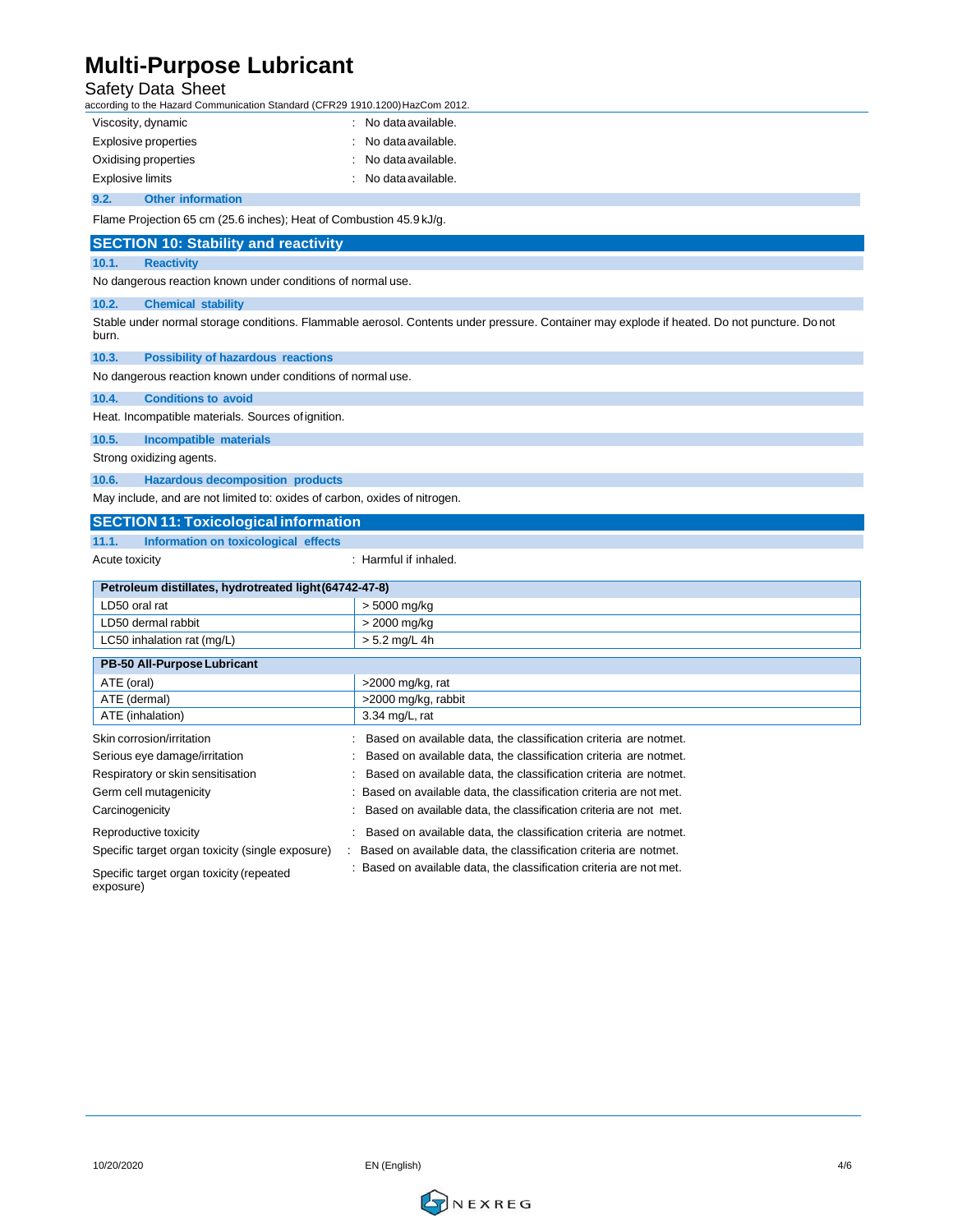## **PB-50 All-PurposeLubricant**

Safety Data Sheet according to the Hazard Communication Standard (CFR29 1910.1200)HazCom 2012.

| Aspiration hazard                         | : May be fatal if swallowed and enters airways.                                                                                                                                 |
|-------------------------------------------|---------------------------------------------------------------------------------------------------------------------------------------------------------------------------------|
| Symptoms/injuries after inhalation        | : Harmful if inhaled. May cause respiratory tract irritation.                                                                                                                   |
| Symptoms/injuries after skin contact      | : May cause skin irritation. Symptoms may include redness, drying, defatting and cracking of the<br>skin.                                                                       |
| Symptoms/injuries after eye contact       | : May cause eye irritation. Symptoms may include discomfort or pain, excess blinking andtear<br>production, with marked redness and swelling of the conjunctiva.                |
| Symptoms/injuries after ingestion         | : May be fatal if swallowed and enters airways. May cause stomach distress, nausea or vomiting.<br>This product may be aspirated into the lungs and cause chemical pneumonitis. |
| <b>SECTION 12: Ecological information</b> |                                                                                                                                                                                 |
| 12.1.<br><b>Toxicity</b>                  |                                                                                                                                                                                 |

| Ecology - general |  | May cause long-term adverse effects in the aquatic environment. |
|-------------------|--|-----------------------------------------------------------------|

| 12.2. Persistence and degradability                                       |                                                                                                                                                                                          |
|---------------------------------------------------------------------------|------------------------------------------------------------------------------------------------------------------------------------------------------------------------------------------|
| PB-50 All-Purpose Lubricant                                               |                                                                                                                                                                                          |
| Persistence and degradability                                             | Not established.                                                                                                                                                                         |
| 12.3.<br><b>Bioaccumulative potential</b>                                 |                                                                                                                                                                                          |
| PB-50 All-Purpose Lubricant                                               |                                                                                                                                                                                          |
| Bioaccumulative potential                                                 | Not established                                                                                                                                                                          |
| <b>Mobility in soil</b><br>12.4.                                          |                                                                                                                                                                                          |
| No additional information available.                                      |                                                                                                                                                                                          |
| <b>Other adverse effects</b><br>12.5.                                     |                                                                                                                                                                                          |
| No additional information available.                                      |                                                                                                                                                                                          |
| <b>SECTION 13: Disposal considerations</b>                                |                                                                                                                                                                                          |
| 13.1.<br><b>Waste treatment methods</b>                                   |                                                                                                                                                                                          |
| Waste disposal recommendations                                            | This material must be disposed of in accordance with all local, state, provincial, and federal<br>regulations. The generation of waste should be avoided or minimized wherever possible. |
| Additional information                                                    | Flammable vapours may accumulate in the container. Do not incinerate empty containers.                                                                                                   |
| <b>SECTION 14: Transport information</b>                                  |                                                                                                                                                                                          |
| In accordance with DOT                                                    |                                                                                                                                                                                          |
| 14.1.<br><b>UN number</b>                                                 |                                                                                                                                                                                          |
| UN-No.(DOT)                                                               | : UN1950                                                                                                                                                                                 |
| 14.2.<br><b>UN proper shipping name</b>                                   |                                                                                                                                                                                          |
| DOT Proper Shipping Name                                                  | : AEROSOLS, flammable, limited quantities                                                                                                                                                |
| Hazard class (DOT)                                                        | 2.1                                                                                                                                                                                      |
| Packing Group (DOT)                                                       | Not applicable.                                                                                                                                                                          |
| Hazard labels (DOT)                                                       |                                                                                                                                                                                          |
|                                                                           |                                                                                                                                                                                          |
| <b>Additional information</b><br>14.3.                                    |                                                                                                                                                                                          |
| Other information                                                         | : No supplementary information available.                                                                                                                                                |
| Special transport precautions                                             | Do not handle until all safety precautions have been read and understood.                                                                                                                |
| <b>SECTION 15: Regulatory information</b>                                 |                                                                                                                                                                                          |
| 15.1. US Federal regulations                                              |                                                                                                                                                                                          |
| Petroleum distillates, hydrotreated light (64742-47-8)                    |                                                                                                                                                                                          |
| Listed on the United States TSCA (Toxic Substances Control Act) inventory |                                                                                                                                                                                          |

**Distillates, petroleum, hydrotreated light naphthenic (64742-53-6)** Listed on the United States TSCA (Toxic Substances Control Act) inventory

10/20/2020 EN (English) 5/6